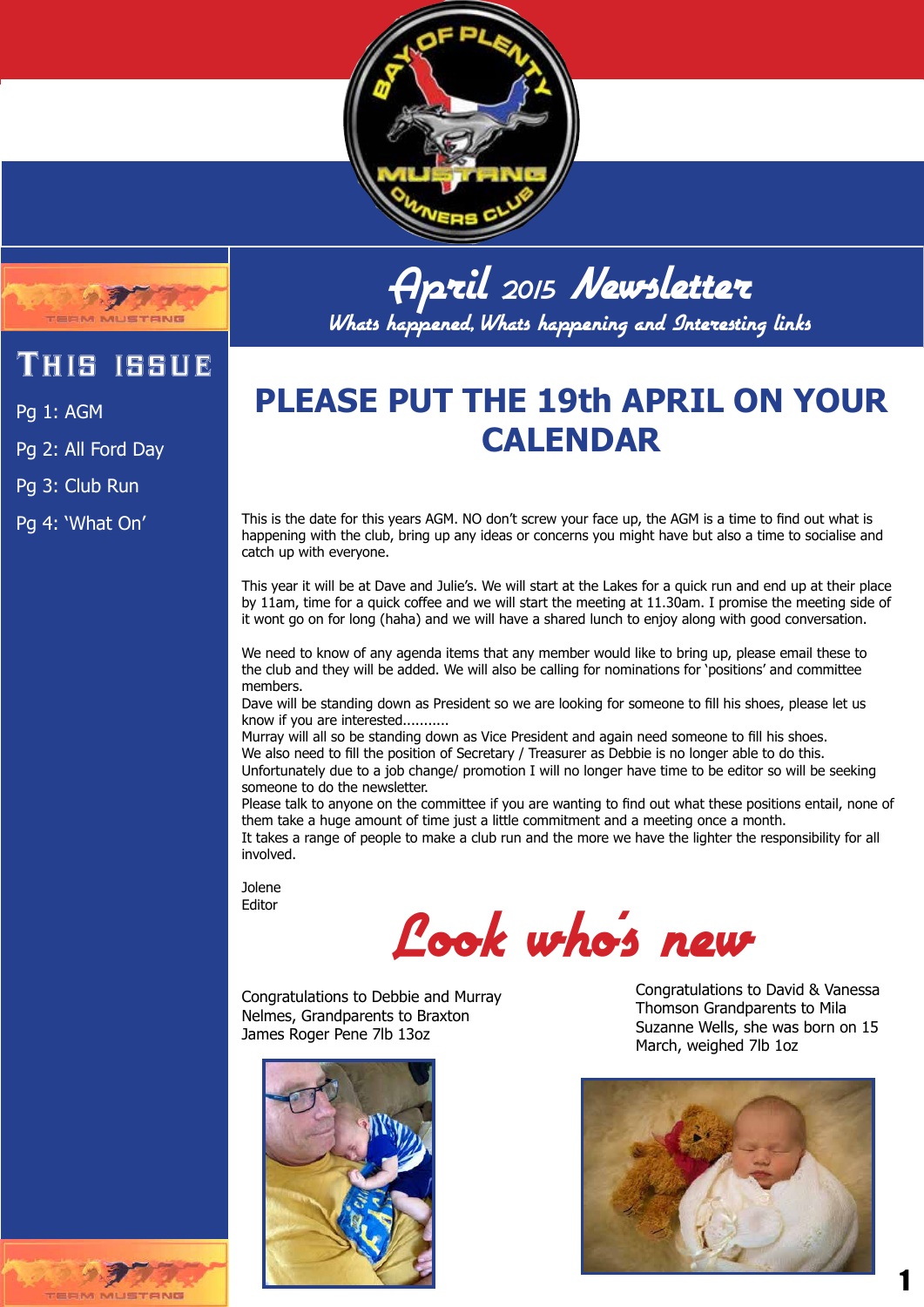

# All Ford Day

#### All Ford Day

Well the weather keeps turning on these great conditions for club runs and this Sunday was to be no different. The members came from Whakatane, Rotorua, Hamilton, and Waihi as well as a big turnout of locals. We gathered at the Mt College before heading to Blake park shortly after 8am and commandeered our normal spot and parked up our 37 mustangs, what a site to see (impressive enough to the main photo in the Bay Driver newspaper report). We pitched our gazebo's and settled in for the day, what a pleasant surprise it was to hear the committee was putting on morning tea for all the members, it was very well received and would get us through until our planned lunch at the club nearby. We had plenty of time to chat and catch-up on all the club gossip as well as to view the 370 cars that had entered for the day. We had our usual club lucky draw for the petrol voucher and the best presented car award went to Dave & Vanessa Thomson's beautifully presented Shelby.

The main prize giving was at 2pm and with our impressive turn out of club cars we were once again presented the best presented club award. We also had Wayne

Owens 69 Mach 1 pick up a runners up trophy in its class.

Here's hoping we can get as many members to attend our run and AGM on the 19th April.



Dave Flett











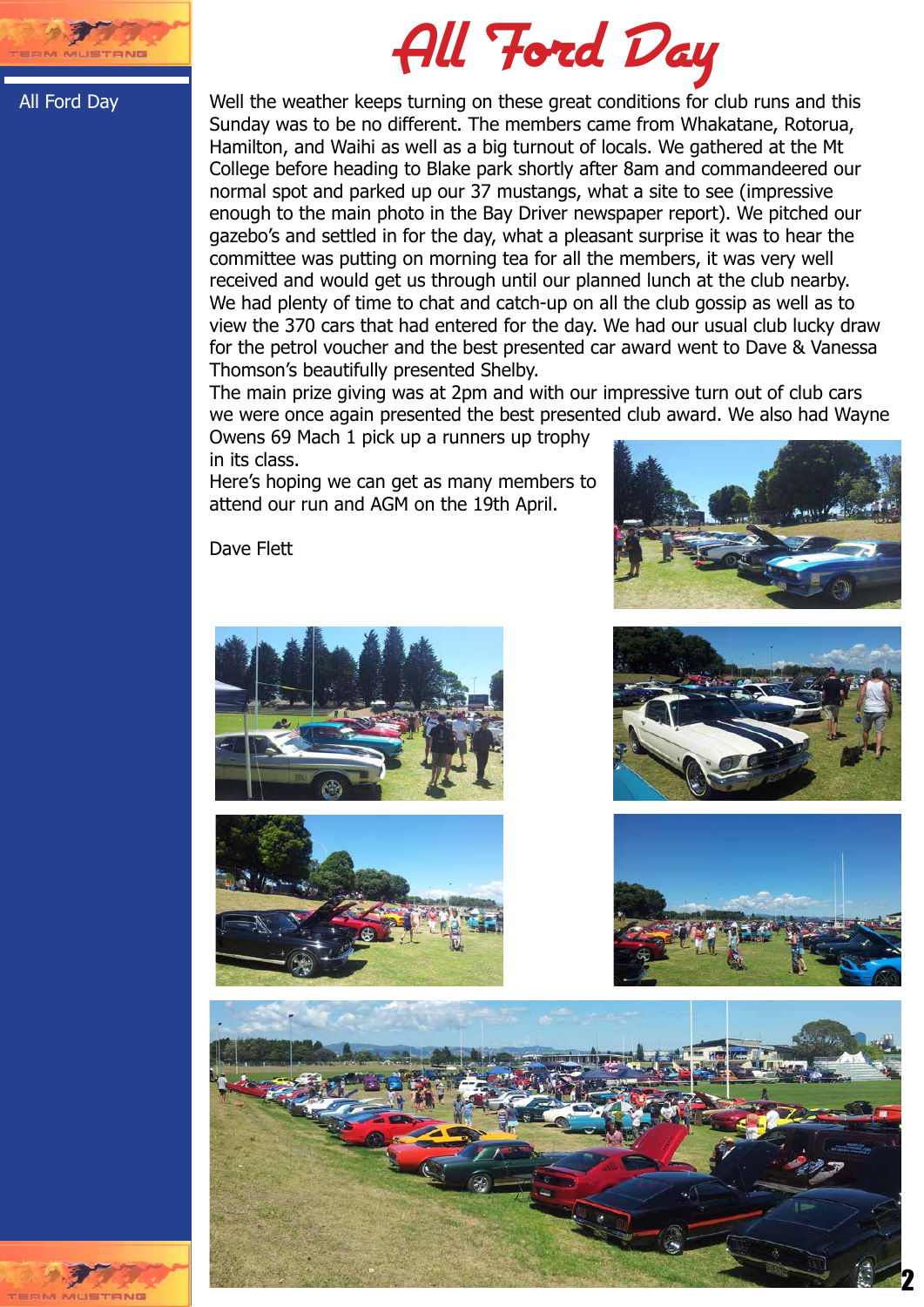

All Ford Day

## Club Run

We all met at the "Lakes" with a departure time set for 9am, with Glen running the show he led the way threw Katikati, Waihi and Paeora picking up a car or two along the way. A coffee/rest stop at the Copper Kettle in Ngatea filled up the human gas tanks and we were off again………destination, Bombay Hills. A quick regroup off the motorway on Great South Road had everyone together again and just a short drive down the road had 16 cars arrive at David and Catherine's wonderful place. We were greeted by our host's and were welcomed inside to enjoy the automotive delight's that was on offer in the main shed. With cars to look at and tons of memorabilia on the walls/mezzanine it was nothing short of impressive. The property was enjoyed by all and my pick was the mural that featured David and Catherine's cars set in timely fashion. While we all looked around and took it all in Glen and Brenda did a great job on the BBQ with plenty of snags and onions to fill us up. A quick fuel voucher draw and fining session after lunch saw our visit draw to a close. We all made our own way home while the weather was fine to batten down the hatches before cyclone "Pam" was due to visit…….another great cruise with great company. Cheers, Gareth.